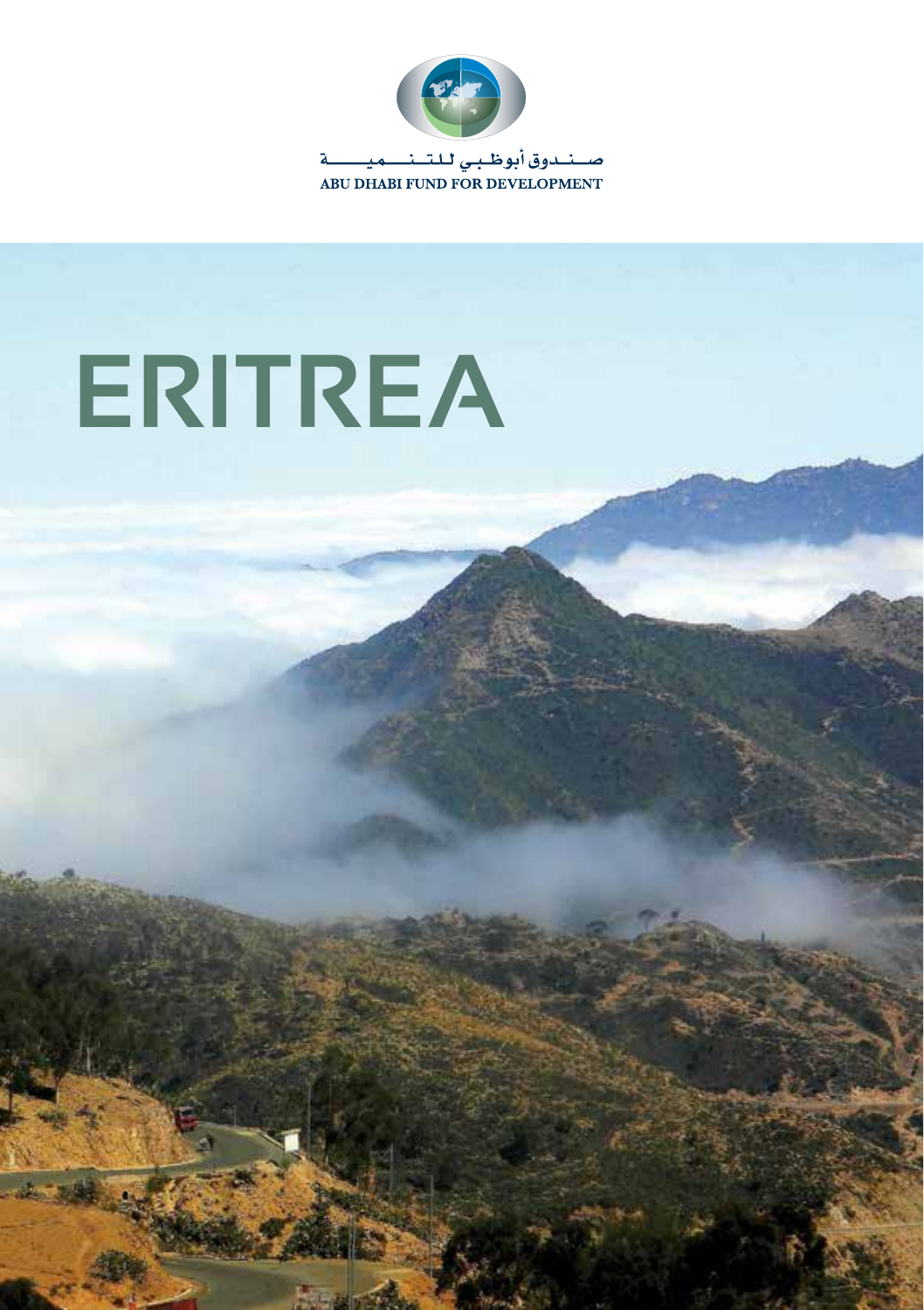## **Abu Dhabi Fund for Development's Efforts to Support Sustainable Growth in Eritrea**

Abu Dhabi Fund for Development (ADFD) started its partnership with the Government of Eritrea in 1995. Over the past two decades, the Fund has been committed to supporting the Eritrean government in overcoming development challenges facing the country.

In-line with its mission to bolster growth in developing countries, ADFD funded crucial projects in vital economic sectors and, in turn, benefited the citizens of Eritrea. The funded projects helped to further advance Eritrea's competitive advantage, namely its strategic location as well as abundance of natural resources and minerals.

ADFD has funded seven development projects in the country, valued at AED 696 million. These projects spanned infrastructure development for the energy and electricity, transport, agriculture, healthcare and education sectors.



1 ERITREA ERITREA ERITREA ERITREA ERITREA ERITREA ERITREA ERITREA ERITREA ERITREA ERITREA ERITREA ERITREA ERIT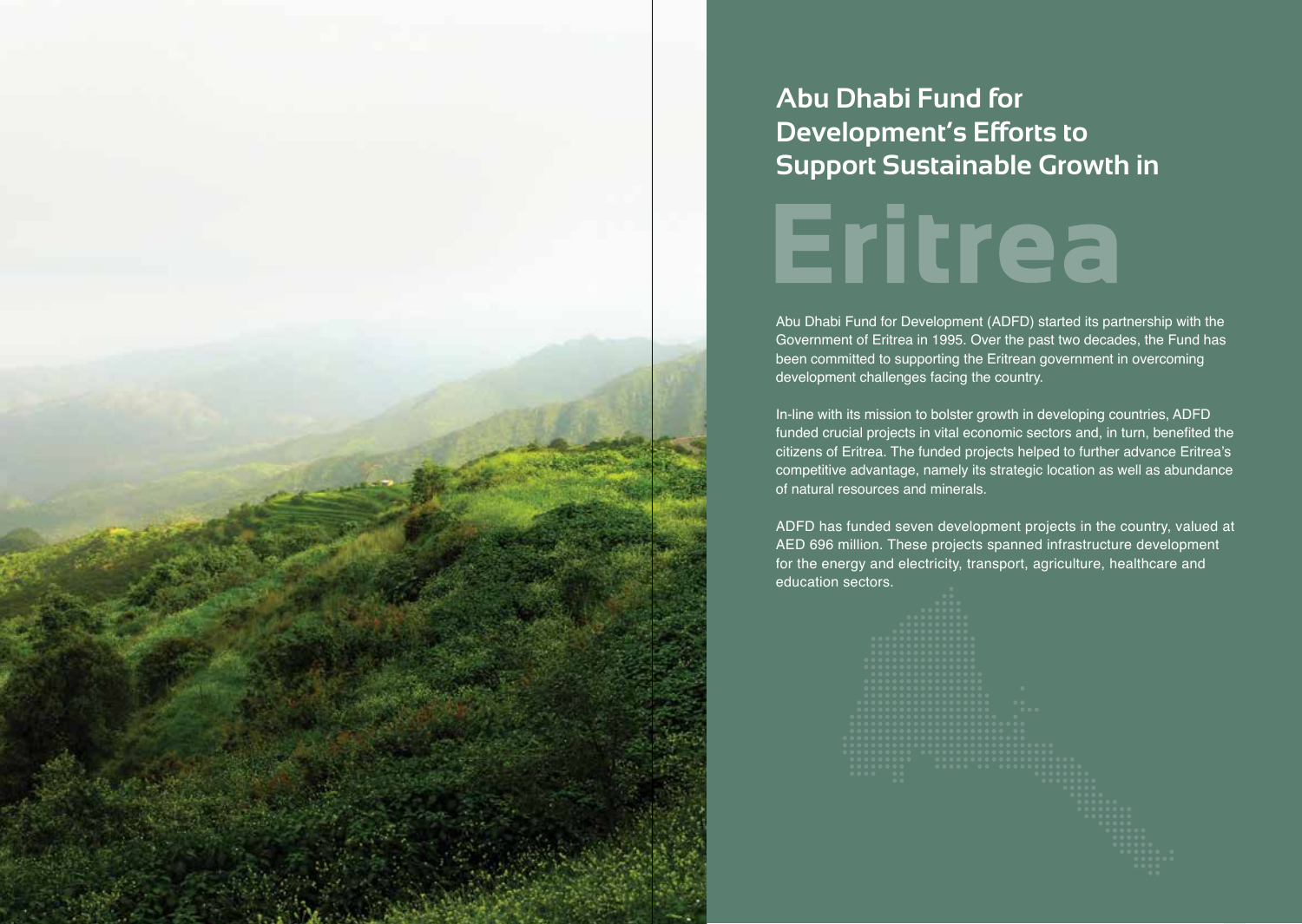

### **LOANS AND GRANTS IN ERITREA FACTS AND FIGURES**

| <b>Funding Type</b>        | <b>Projects</b> | <b>Funding Value</b> |  |
|----------------------------|-----------------|----------------------|--|
| <b>Concessionary Loans</b> |                 | 361                  |  |
| Government Grant           | З               | 335                  |  |
| Total                      |                 | 696                  |  |

(Value in AED Million)

**Value Percentage** 

#### **SECTOR DISTRIBUTION OF PROJECTS**

| <b>Sector</b>               | <b>Projects</b> | <b>Value</b> | <b>Percent</b> |
|-----------------------------|-----------------|--------------|----------------|
| Energy and<br>Electricity   | З               | 155          | 22%            |
| Healthcare and<br>Education |                 | 147          | 21%            |
| Transportation              |                 | 137          | 20%            |
| Other sectors               | 2               | 257          | 37%            |
| Total                       |                 | 696          | 100%           |

(Value in AED Million)

**All numbers are updated until January 2020**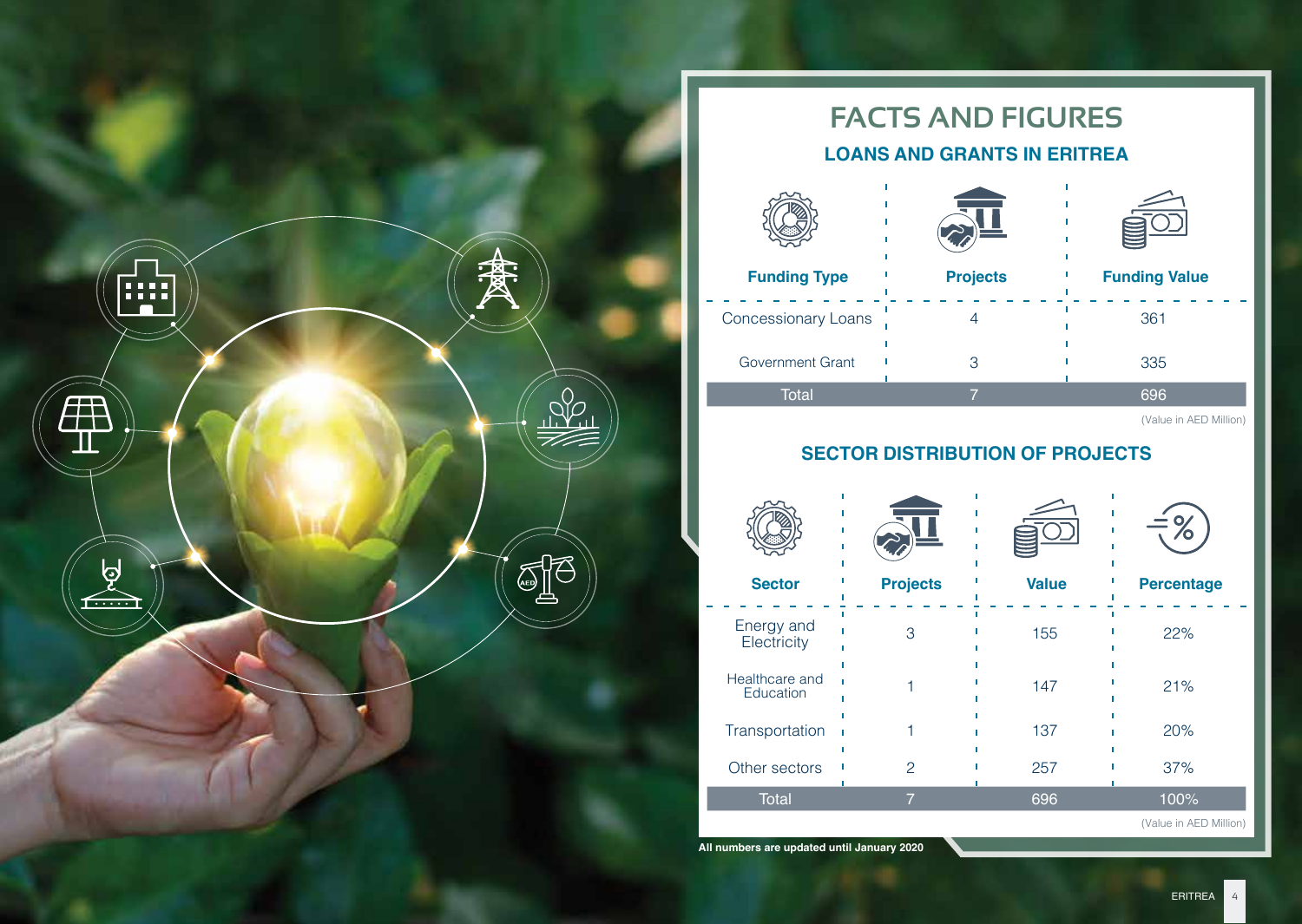## **PROJECT OVERVIEW**

5 ERITREA ERITREA ERITREA ERITREA ERITREA ERITREA ERITREA ERITREA ERITREA ERITREA ERITREA ERITREA ERITREA ERI

**Contract of the Contract of the Contract of the Contract of the Contract of the Contract of The Contract of The Contract of The Contract of The Contract of The Contract of The Contract of The Contract of The Contract of T** 

**MAAAAAz**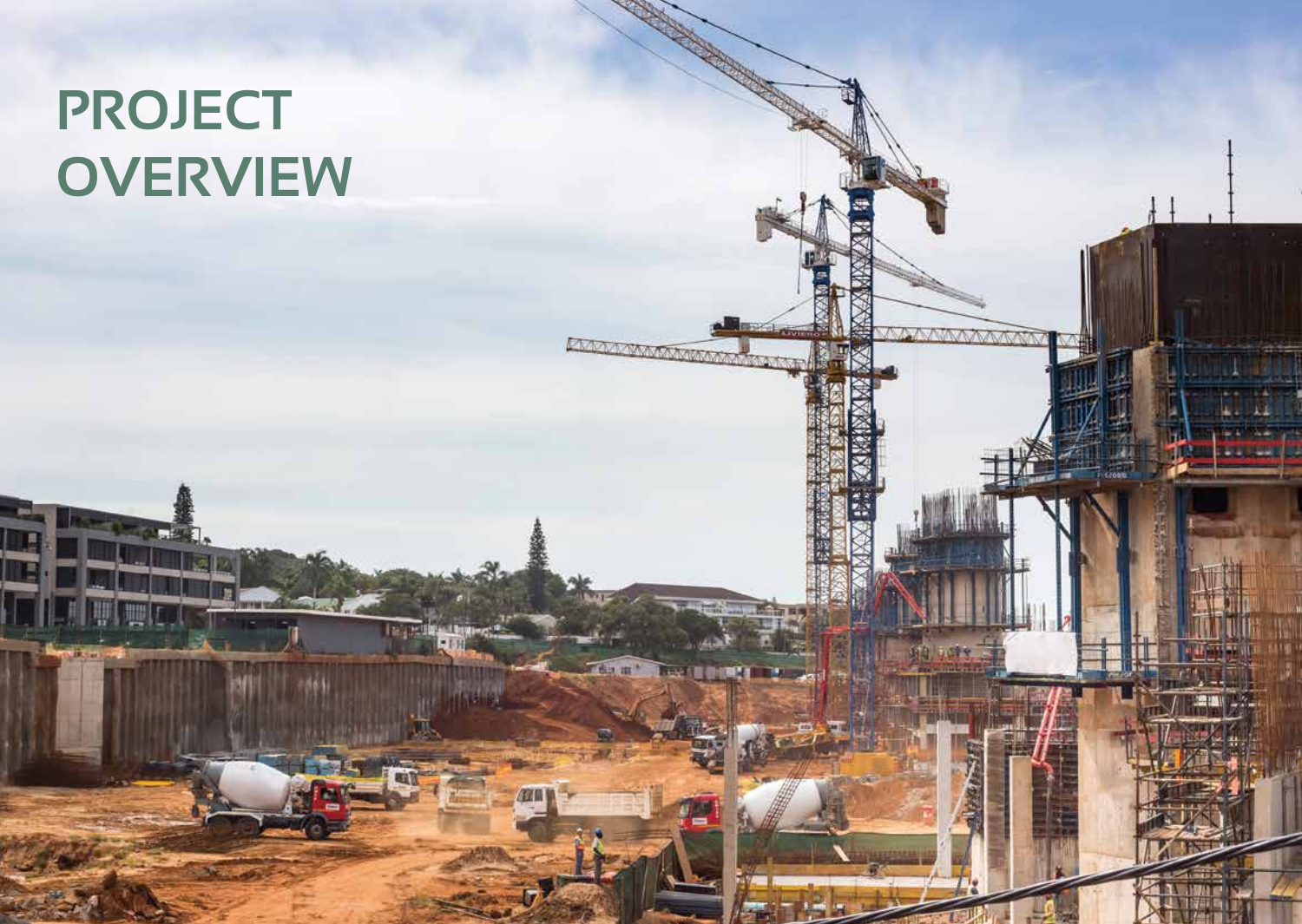

**VALUE AED 104 million**

#### **YEAR FUNDED 1995 - 2001**

A Sustained electricity supply enables the development of key socio-economic sectors elevating living standards, as well as increasing foreign and domestic investments.

Through the construction of a power plant in the southern part of the city of Massawa on the Red Sea coast, ADFD supported electrification in Eritrea and helped address the country's urgent and growing demand for electricity.

The project included the construction of an 84-megawatt power station comprising four diesel generators – each with a capacity of approximately 21 megawatts, required fuel storage units, electrical and mechanical equipment and various civil works.

The project also included the construction of 165 km long, 66 kV electrical transmission lines from Asmara to the cities of Keren, Mendefera and Dekemhare, as well as necessary transformers and secondary stations.







**VALUE AED 73 million** **YEAR FUNDED 2009**

Agriculture development is crucial to all countries, most specifically to developing countries.As a vital sector, it is one of the pillars of economic and social development and key to helping countries achieve self-sufficiency in their food production.

There is no doubt that poor infrastructure and logistics facilities in countries with promising agricultural potential are among the biggest setbacks in restricting the movement of agricultural investments. ADFD supported infrastructure projects in these core areas in a bid to address these challenges.

The Fund's financing helped in the provision of agricultural equipment, drilling machinery and resulted in the construction of roads and allied services to advance agriculture production. Furthermore, maintenance workshops were established to service the equipment as well as train personnel to do so.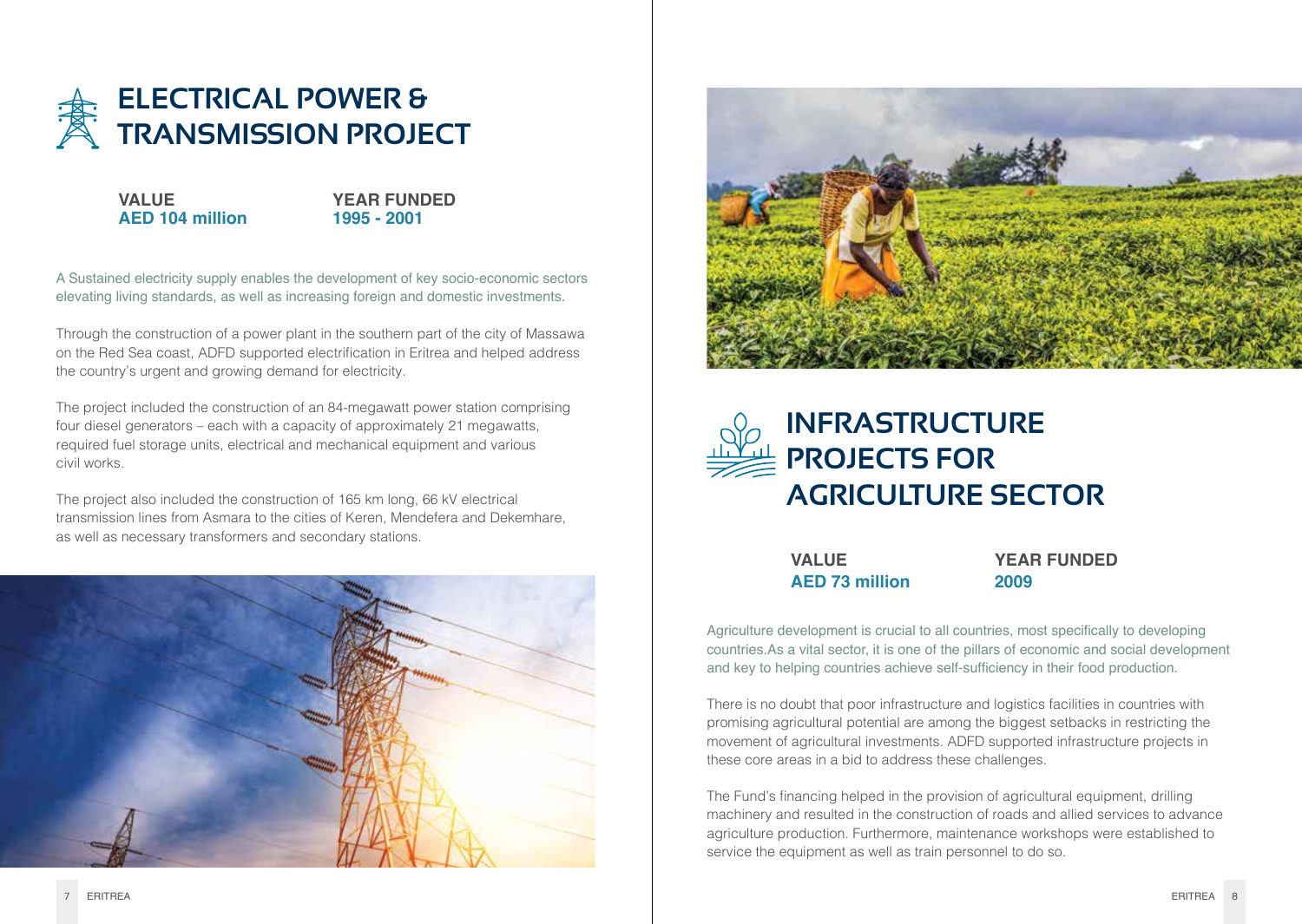

#### **VALUE AED 184 million**

#### **YEAR FUNDED 2012**

ADFD has provided a concessionary loan of AED 184 million to Eritrea to boost its development process through the balance of payments to enable the country to face the budget deficit.

The financing also contributed to making outstanding payments to Independent Petroleum Group, which was contracted to provide the country with fuel supplies to operate equipment, machinery and vehicles.

The loan provided vital liquidity to Eritrea to support its efforts to revive major economic sectors and stimulate economic and social development plans in the country.







#### **VALUE AED 137 million**

**YEAR FUNDED 2015**

To contribute to the economic development of the country, ADFD provided necessary financing for the purchase of heavy equipment and construction machinery.

This has helped boost the ability of the Eritrean government in implementing key development projects according to national priority.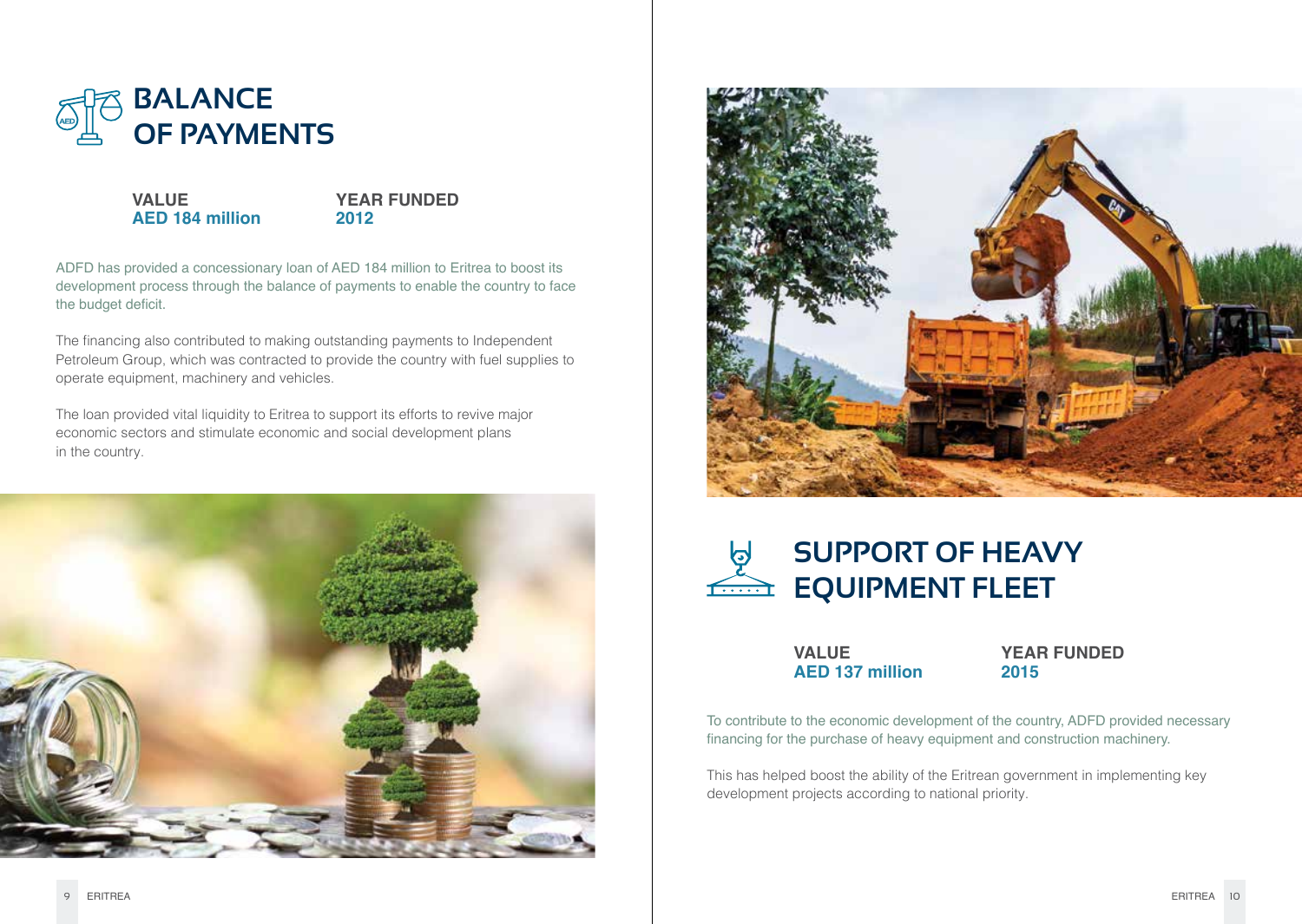

**VALUE AED 51 million**

#### **YEAR FUNDED 2015**

To develop the energy and agriculture sectors, ADFD funded the construction of solar power plants through an AED 51 million grant.

The project included the construction of three solar power plants with capacity of 8 MW in three different agricultural sites.

This project also contributed to achieving economic development through reducing the use of diesel fuel in operating water pumps at these sites, in addition to increasing the capacity to provide irrigation water for new agriculture areas.





### **HEALTHCARE AND EDUCATION PROJECTS**

**VALUE AED 147 million** **YEAR FUNDED 2017**

Providing social and healthcare services is crucial to sustainable development, as these services directly touch the lives of individuals and communities through delivering basic medical and educational needs.

In line with Eritrea's priority socio-economic objectives, ADFD allocated a grant to enhance the quality of health and educational services in Eritrea through providing necessary medical and educational equipment to ensure that citizens receive the best services in accordance with international standards and specifications.